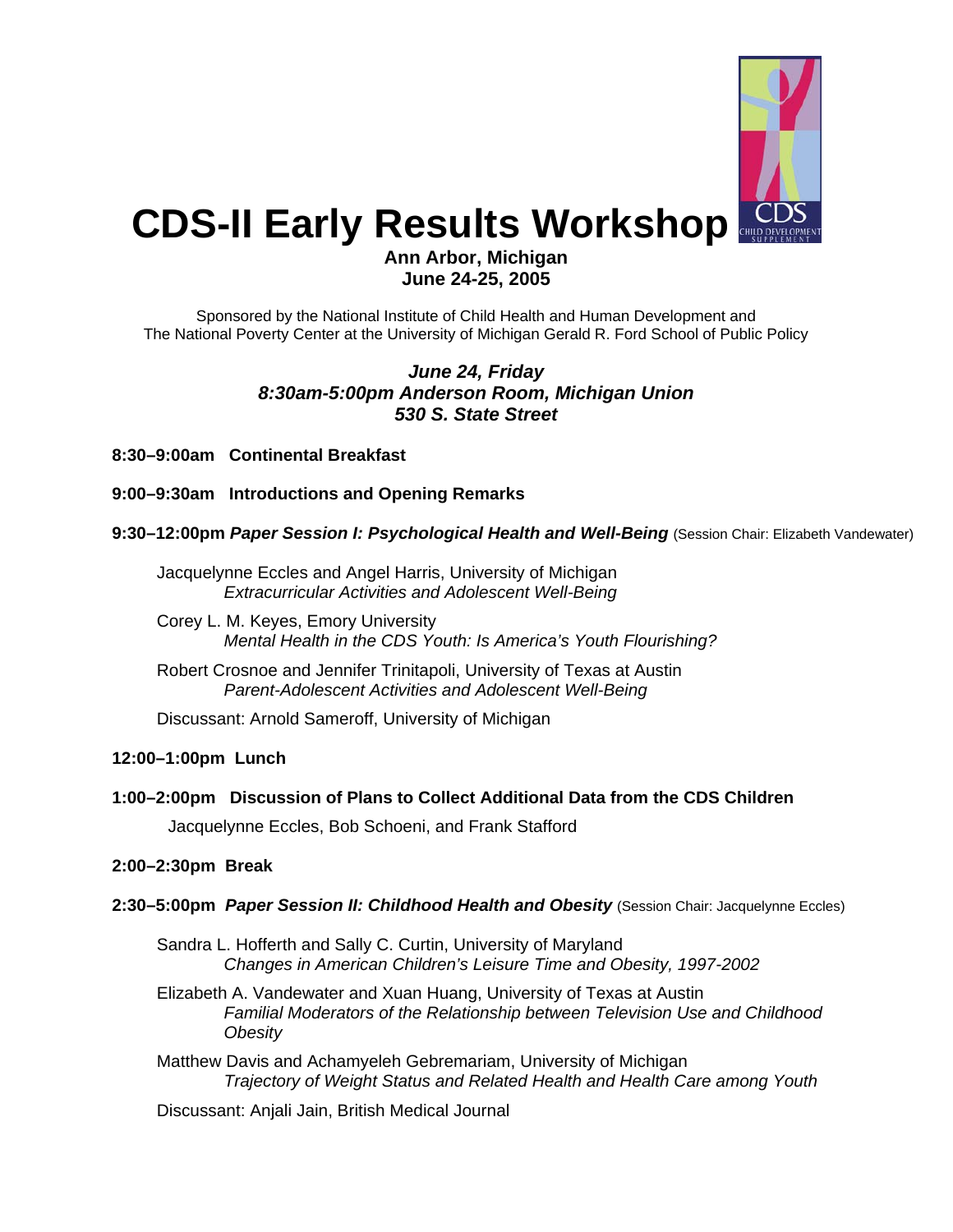## *June 24, Friday 5:00-8:30pm University of Michigan Museum of Art 525 South State Street*

#### **5:00–6:00pm Poster Session I presenters set up displays at the UM Museum of Art**

## **6:00–8:30pm Wine and Cheese and Poster Session I, UM Museum of Art**

*Poster Session I: Health and Well-Being: Time Use and Social Policies* 

- Jason Fletcher, University of Wisconsin *Participation in Social Programs and Child Overweight Status*
- Ngina Chiteji, Skidmore College *Cross-Generational Connections and the CDS*
- Hope M. Cummings, Emily Liles, and Elizabeth A. Vandewater, Univ of Texas at Austin *Game Time: Linking Adolescent Video-Game Play with Time Spent in Other Activities*
- Brent A. McBride, Sarah Schoppe-Sullivan, Christy Lleras, and Justin Dyer, Univ of Illinois *The Impact of Father Involvement Over Time on Student Achievement*
- Laura Desha, Jenny Ziviani, Jan Nicholson, and Graham Martin, Univ of Queensland, Australia *How Are Children's Time Use Patterns Related to Early Manifestations or Risk of Developing Internalizing Disorders?*

Angel L. Harris, University of Michigan *Black-White Differences in Time Use on Educational and Leisure Activities* 

Jennifer M. Mellor, College of William and Mary *Childhood Obesity and State Educational Policies on Assessment and Accountability: An Analysis of Wave II of the Child Development Supplement* 

Rebecca Glauber and W. Jean Yeung, New York University *The Effects of Grandparent Care on Children's Developmental Outcomes* 

Emily K. Snell, Emma Adam, and Greg Duncan, Northwestern University *Sleep Patterns and Developmental Outcomes Among American Children* 

Miriam Linver, Montclair State University and Jodie Roth, Columbia University *What are America's Youth Doing? Students' Involvement in Physically Active, Skill-Building, and Down-Time Activities*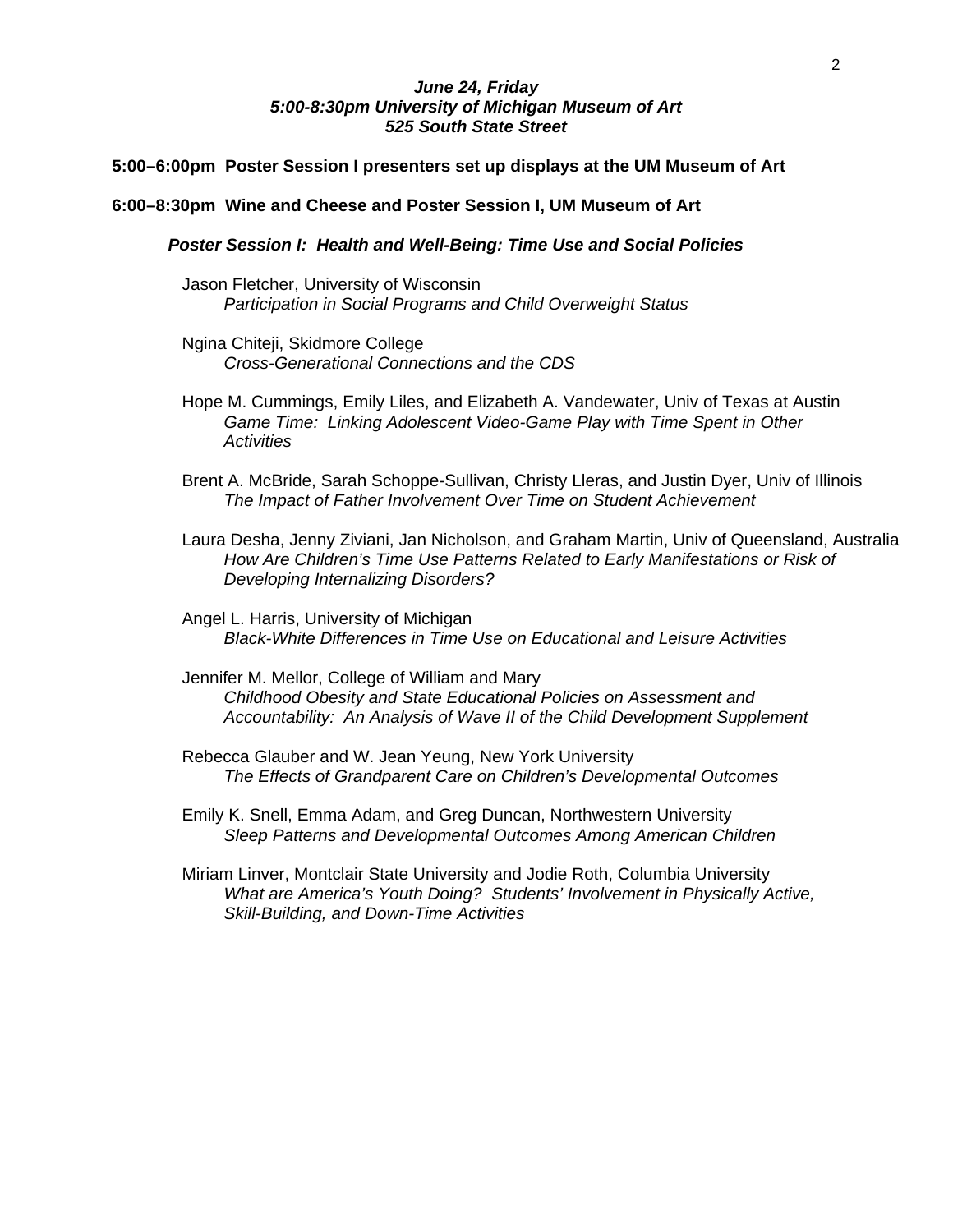## *June 25, Saturday 8:30am-5:00pm Anderson Room, Michigan Union 530 S. State Street*

## **8:30–9:00am Continental Breakfast**

#### **9:00–11:30am** *Paper Session III: Time Spent with Parents* (Session Chair: Frank Stafford)

- Miriam R. Linver, Montclair State Univ, Jodie L. Roth and Jeanne Brooks-Gunn, Columbia Univ *Children's Homework Time—Do Parents' Investments Make a Difference?*
- Rukmalie Jayakody, Pennsylvania State University *Spending Time with the Children: Is More Always Better?*
- Matthew Weinshenker, University of Chicago *A Matter of Timing: Age at Transition to Parenthood and Father's Participation in Children's Activities*
- Discussant: Brenda Volling, University of Michigan

## **11:30–12:00pm Poster session II presenters set up displays in Kuenzel Room Lunch served in the Anderson Room**

## **12:00–1:30pm Poster Session II in Kuenzel Room**

## *Poster Session II: Health and Well-Being: Socio-Economic Issues*

- Lisa Dubay, The Urban Institute *The Socio-Economic Gradient in Health and Functioning Among Children and Youth*
- Jean Kayitsinga, Mid-Michigan Social Science and Statistical Consulting *Exploring the Relationship Between Family and Community Social Capital and Child Health*
- Michael Creel and Montserrat Farell, Universitat Autònoma de Barcelona, Spain *IQ Measures and Their Socio-Economic Conditioning Factors*

Michelle Sternthal, University of Michigan *Long-Term Health Consequences for Offspring of Teen Mothers: Results from the CDS-II* 

- Trina R Williams Shanks, University of Michigan *The topic is "Household Wealth and academic outcomes across different ages"*
- Nicole Gardner, University of Michigan *Dynamic Patterns of Single Mothers' Experiences with Work and Welfare and their Children's Well-Being*
- Alair MacLean, Narayan Sastry, and Anne Pebley, RAND and UCLA *Family, School, and Neighborhood Effects on Children's Development and Well-Being*

Claudia Buchmann, Ohio State University and Thomas A. DiPrete, Columbia Univ